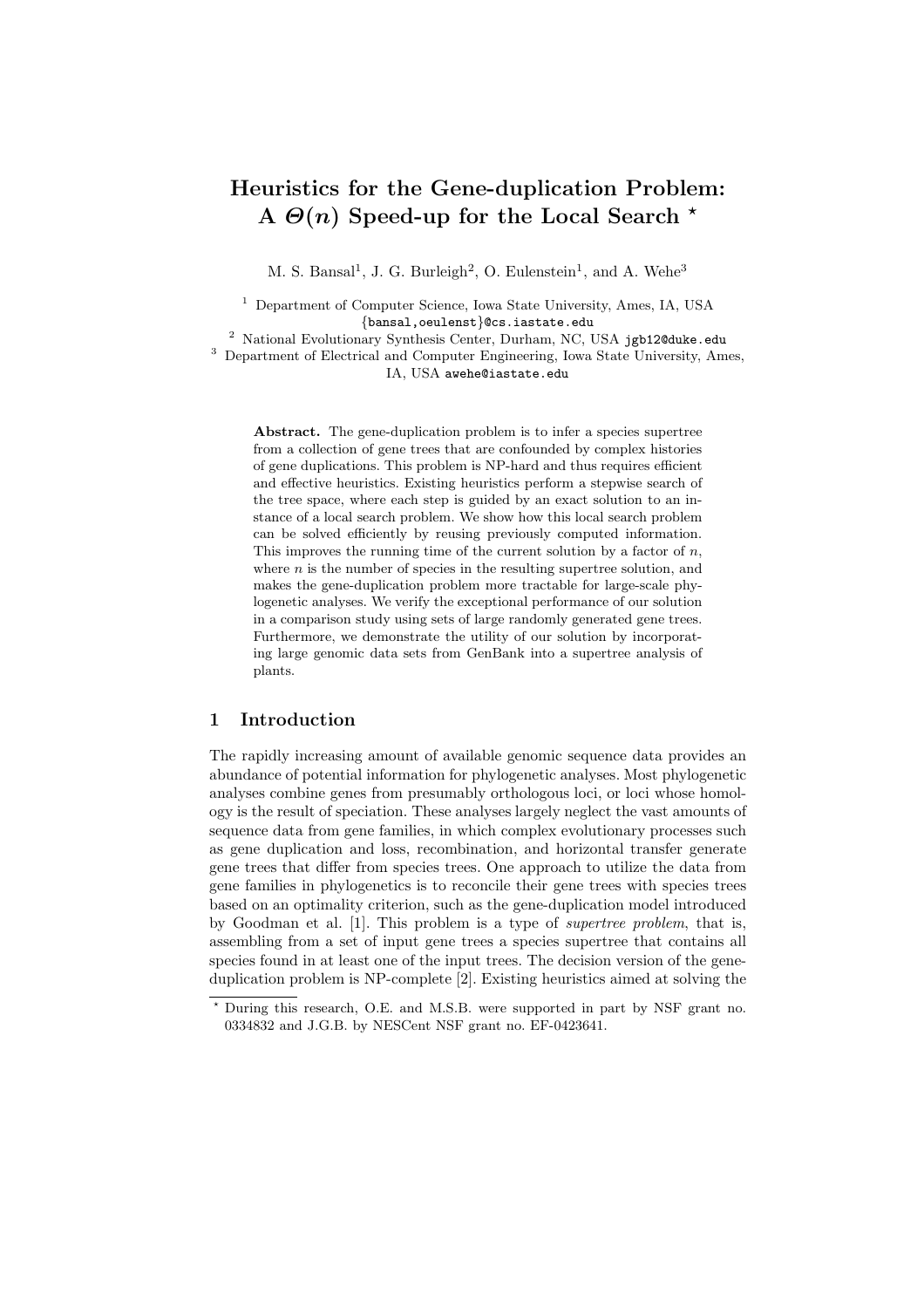gene-duplication problem search the space of all possible supertrees guided by a series of exact solutions to instances of a local search problem [3]. The geneduplication problem has shown much potential for building phylogenetic trees for snakes [4], vertebrates [5, 6], Drosophia [7], and plants [8]. Yet, the run time performance of existing heuristics has limited the size of such studies. We improve on the best existing solution for the local search problem asymptotically by a factor of  $n$ , where  $n$  is the number of species from which sequences in the gene trees were sampled (that is the number of nodes in a resulting supertree). To show the applicability of our improved solution for the local search problem, we implemented it as part of standard heuristics for the gene-duplication problem. We demonstrate that the implementation of our method greatly improves the speed of standard heuristics for the gene-duplication problem and makes it possible to infer large supertrees that were previously difficult, if not impossible, to compute.

For convenience, the term "tree" refers to a rooted and full binary tree, and the terms "leaf-gene" and "leaf-species" refer to a gene or species that is represented by a leaf of a gene or species tree respectively throughout this work (unless otherwise stated).

Previous Results: The gene-duplication problem is based on the gene-duplication model from Goodman et al. In the following, we (i) describe the geneduplication model, (ii) formulate the gene-duplication problem, and (iii) describe a heuristic approach of choice [3] to solve the gene-duplication problem.



Fig. 1. (a) Gene tree G and species tree S are comparable, as the mapping from the leaf-genes to the leaf-species indicates. M is the lca-mapping from  $G$  to  $S$ . (b)  $R$  is the reconciled tree for G and S. In species X of R gene x duplicates into the genes  $x'$  and  $x''$ . The solid lines in R represent the embedding of G into R.

Gene-duplication model: The gene-duplication (GD) model [9–16] explains incompatibilities between a pair of "comparable" gene and species trees through gene duplications. A gene and a species tree are comparable, if a sample mapping, called s-mapping, exists that maps every leaf-gene to the leaf-species from which it was sampled. Fig. 1 depicts an example. Gene tree  $G$  is inferred from the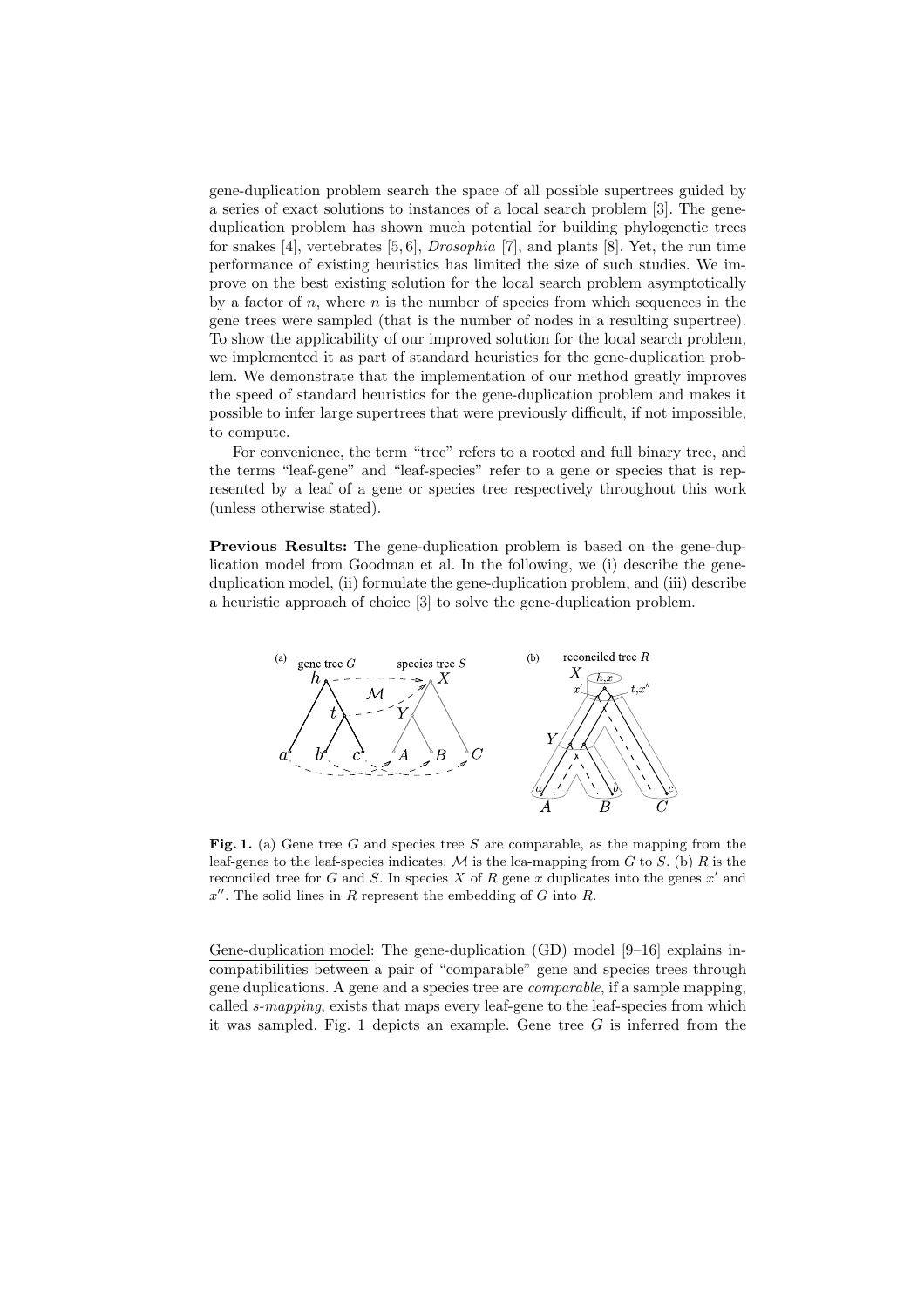leave-genes that were sampled from the leaf species of the species tree described by the s-mapping. However, both trees describe incompatible evolutionary histories. The GD model explains such incompatibilities by reconciling the gene tree with postulated gene duplications. For example, in Fig. 1 a reconciled gene tree R can be theoretically inferred from the species tree S by duplicating a gene  $x$ in species X into the copies  $x'$  and  $x''$  and letting both copies speciate according to the topology of S. In this case, the gene tree can be embedded into the reconciled tree. Thus, the gene tree can be reconciled by the gene duplication  $x$  to explain the incompatibility. The gene duplications that are necessary under the GD model to reconcile the gene tree can be described by the  $lca$ -mapping  $\mathcal{M}$ , which is an extension of the given s-mapping.  $M$  maps every gene in the gene tree to the most recent species in the species tree that could have contained the gene. To make the definition precise,  $\mathcal M$  maps each gene to the least common ancestor of the species from which the leaf-genes of the subtree rooted at the gene were sampled (given by the s-mapping). A gene in the gene tree is said to be a *gene duplication* if it has a child with the same lca-mapping. In Fig. 1 gene h and its child t map under the lca-mapping to the same species  $X$ . The reconciliation cost for a gene tree and a comparable species tree is measured in the number of gene duplications in the gene tree induced by the species tree. The *reconciliation cost* for a given set of gene trees and a species tree is the sum of the reconciliation cost for every gene tree in the set and the species tree. The lca-mapping is linear time computable on a PRAM [13] through a reduction from the least common ancestor problem [17, 18]. Hence, the reconciliation cost for a set of gene trees and a species tree is computable in linear time.

Gene-duplication problem and heuristic: The *gene-duplication problem* is to find, for a given set of gene trees, a comparable species tree with the minimum reconciliation cost. The decision variant of this problem and some of its characterizations are NP-complete [2, 19] while some parameterizations are fixed parameter tractable [20, 21]. Therefore, in practice, heuristics are commonly used for the gene-duplication problem even if they are unable to guarantee an optimal solution. However, GeneTree [22], an implementation of a standard local search heuristic for the gene-duplication problem, demonstrated that the geneduplication problem can be an effective approach for inferring species phylogenies. While the local search heuristic for the gene-duplication problem performs reasonably well in computing smaller sized instances, it does not allow the computation of larger species supertrees. In this heuristic, a tree graph, representing the tree space, is defined for the given set of gene trees and some fixed tree edit operation. The nodes in the tree graph are the species trees which are comparable with every given gene tree. An edge is drawn between two nodes exactly if the corresponding trees can be transformed into each other by the tree edit operation. The reconciliation cost of a node in the graph is the reconciliation cost of the species tree represented by that node and the given gene trees. Given a starting node in the tree graph, the heuristic's task is to find a maximal-length path of steepest descent in the reconciliation cost of its nodes and to return the last node on such a path. This path is found by solving the local search problem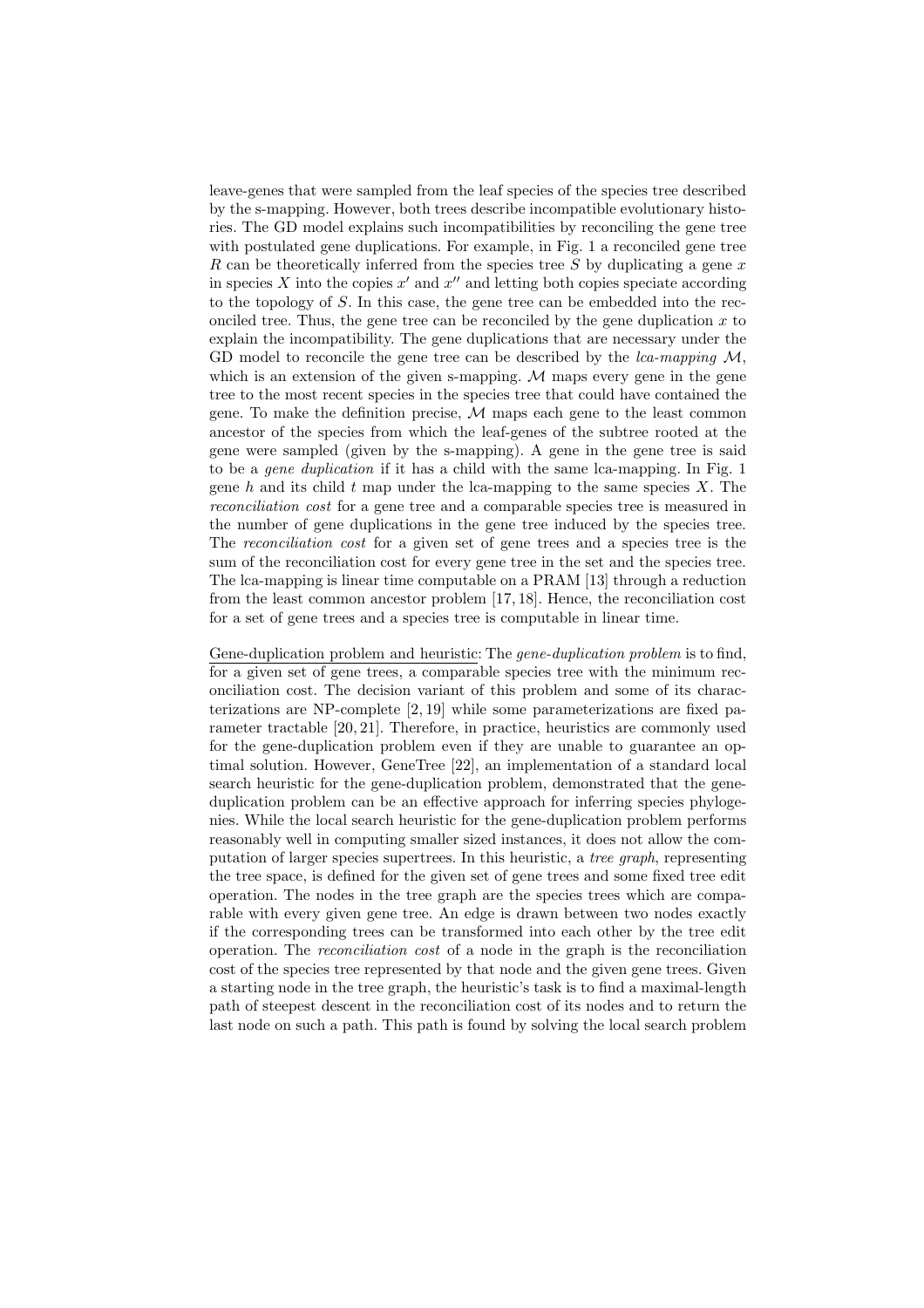for every node along the path. The *local search problem* is to find a node with the minimum reconciliation cost in the neighborhood of a given node. The time complexity of the local search problem depends on the tree edit operation used. An edit operation of interest is the rooted subtree pruning and regrafting (rSPR) operation [23, 24]. Given a tree  $S$ , an rSPR operation can be performed in three steps: (i) prune some subtree  $P$  from  $S$ , (ii) add a root edge to the remaining tree  $S$ , (iii) regraft  $P$  into an edge of the remaining tree  $S$ . The resulting tree graph is connected and every node has a degree of  $\Theta(n^2)$ , where n is the size of a species tree comparable to the given gene trees. Assuming, for convenience, similar gene tree and species tree sizes, the local search problem for the rSPR edit operation can be solved naively in  $\Theta(n^3)$  time per gene tree. If there are k gene trees then this gives a total time bound of  $O(kn^3)$ . This is the best-known algorithm to solve the local search problem for rSPR operations. In practice, the cubic run time typically allows only the computation of smaller supertrees [3]. A common approach to overcome this limitation is to consider only an  $O(n)$ cardinality subset of the rSPR neighborhood at each node by using the rooted nearest neighbor interchange (rNNI) edit operation. The local search problem for the rNNI edit operation can be solved in  $O(kn^2)$  time. We solve the local search problem for the rSPR edit operations within the same  $O(kn^2)$  time bound.

Contribution of the Manuscript: First we introduce an algorithm that, irrespective of the sizes of the gene trees, improves the run time of the current solution by  $\Theta(n)$ , where n is the size of any species tree resulting from the given gene trees. To support typical input gene trees, our algorithm also allows multiple leaf-genes from the same gene tree to map to a single leaf-species. This algorithm was implemented as part of a standard heuristic for the gene-duplication problem, and we compared the run times of our implementation and the program GeneTree, which can infer species trees using the same local search heuristic. Finally, we demonstrate the ability of our heuristic to utilize gene-family sequences to construct large subtrees of the Tree of Life.

Organization of the Manuscript: Section 2 introduces basic terminology and problem definitions. In Sect. 3 we formally introduce the local search problem for the rSPR tree edit operation and our approach for solving it. To solve this refined local search problem we study gene duplication properties when a tree is modified using rSPR operations in Sect. 4. In Sect. 5 we introduce our algorithm for the (refined) local search problem, show its correctness and analyze its run time. Experimental results are presented in Sect. 6 and concluding remarks appear in Sect. 7. In the interest of brevity we shall omit the formal proofs for the lemmas and theorems presented herein.

## 2 Basic Notation and Preliminaries

Recall that throughout this work the term tree refers to a rooted full binary tree, unless otherwise stated. Given a tree T, let  $V(T)$  and  $E(T)$  denote the node and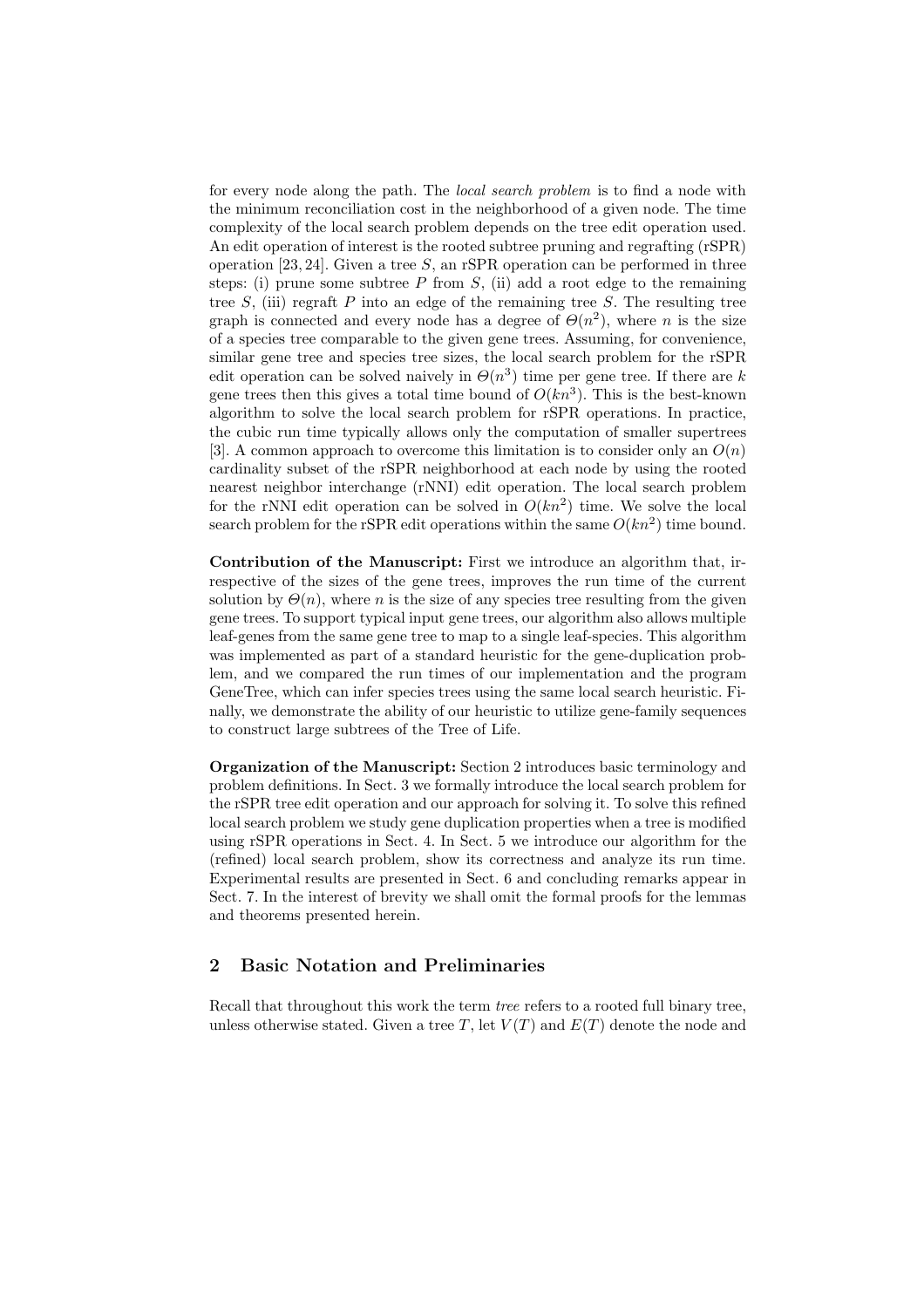edge sets of T respectively. Root(T) denotes the root node of T, and  $\text{Le}(T)$  the leaf set of T. Given a node  $v \in V(T)$ : (i) Pa<sub>T</sub>(v) is the parent node of v, (ii)  $\text{Ch}_T(v)$  denotes the set of children of v, (iii)  $T_v$  denotes the complete subtree of T rooted at node v, and (iv) a node  $u \in V(T_v) \setminus \{v\}$  is a *(proper) descendant* of v. Two nodes with the same parent are called siblings of each other. The least common ancestor of a set  $L \subseteq \text{Le}(T)$  in T is defined to be the node  $v \in V(T)$ such that  $L \subseteq \text{Le}(T_v)$  and  $L \nsubseteq \text{Le}(T_u)$  for any descendant u of  $v \in V(T)$ .

A species tree and a gene tree are full binary trees that represent the evolutionary relationships between species and genes (of a gene family) respectively. In the following we define the gene-duplication problem and the terms necessary for its definition. Let  $G$  be a gene tree and  $S$  be a species tree.

Comparability: The trees G and S are comparable if  $\text{Le}(G) \subseteq \text{Le}(S)$ . A set of gene trees G and S are comparable if  $\mathsf{Le}(S) = \bigcup_{G \in \mathcal{G}} \mathsf{Le}(G)$ .

Gene duplication: The (lca-)mapping  $\mathcal{M}_{G,S}: V(G) \to V(S)$  is defined for comparable trees G and S such that  $\mathcal{M}_{G,S}(v)$  is the least common ancestor of  $\text{Le}(G_v)$ in S. A node  $v \in V(G)$  is a gene duplication if there exists a child u of  $v \in V(G)$ such that  $\mathcal{M}_{G,S}(v) = \mathcal{M}_{G,S}(u)$ .

Reconciliation cost: (i) The reconciliation cost for G and S is  $\Delta(G, S) = |\{v : v \in$  $V(G)$  and v is a gene duplication }|. (ii) The reconciliation cost for a set of gene trees G and S is  $\Delta(G, S) = \sum_{G \in \mathcal{G}} \Delta(G, S)$ . (iii) The reconciliation cost for a set of gene trees  $\mathcal G$  is  $\Delta(\mathcal G) = \min_{S \in \mathcal S} \Delta(\mathcal G, S)$ , where S is the set of all species trees that are comparable with  $\mathcal{G}$ .

The GENE-DUPLICATION problem

Instance: A set  $\mathcal G$  of gene trees.

Find: A species tree  $S_{OPT}$  such that  $\Delta(\mathcal{G}) = \Delta(\mathcal{G}, S_{OPT})$ .

## 3 Refining the Local Search Problem

The gene-duplication problem is heuristically approached by repeatedly solving the local search problem for the rSPR edit operation. In this section we first give definitions for the rSPR operation and the local search problem that were motivated in the introduction. Then we observe that the local search problem can be solved by dividing it into problem instances of the restricted local search problem, which we will introduce here. Finally, we present our central idea for solving the restricted local search problem efficiently.

**The rSPR operation:** The rSPR operation for a tree  $S$  is defined as cutting any edge, say  $\{u, v\}$ , where  $u = \text{Pa}_S(v)$ , and thereby pruning a subtree,  $S_v$ , and then regrafting the subtree by the same cut edge in one of the following ways:

1. Regrafting  $S_v$  into an edge  $e \in S \backslash S_v$ : Creating a new node u' which subdivides  $e$  and regrafting the subtree by the cut edge at node  $u'$ . Then, either suppressing the degree-two node u or, if u is the root of  $S$ , deleting u and the edge incident with  $u$ , making the other end-node of this edge the new root.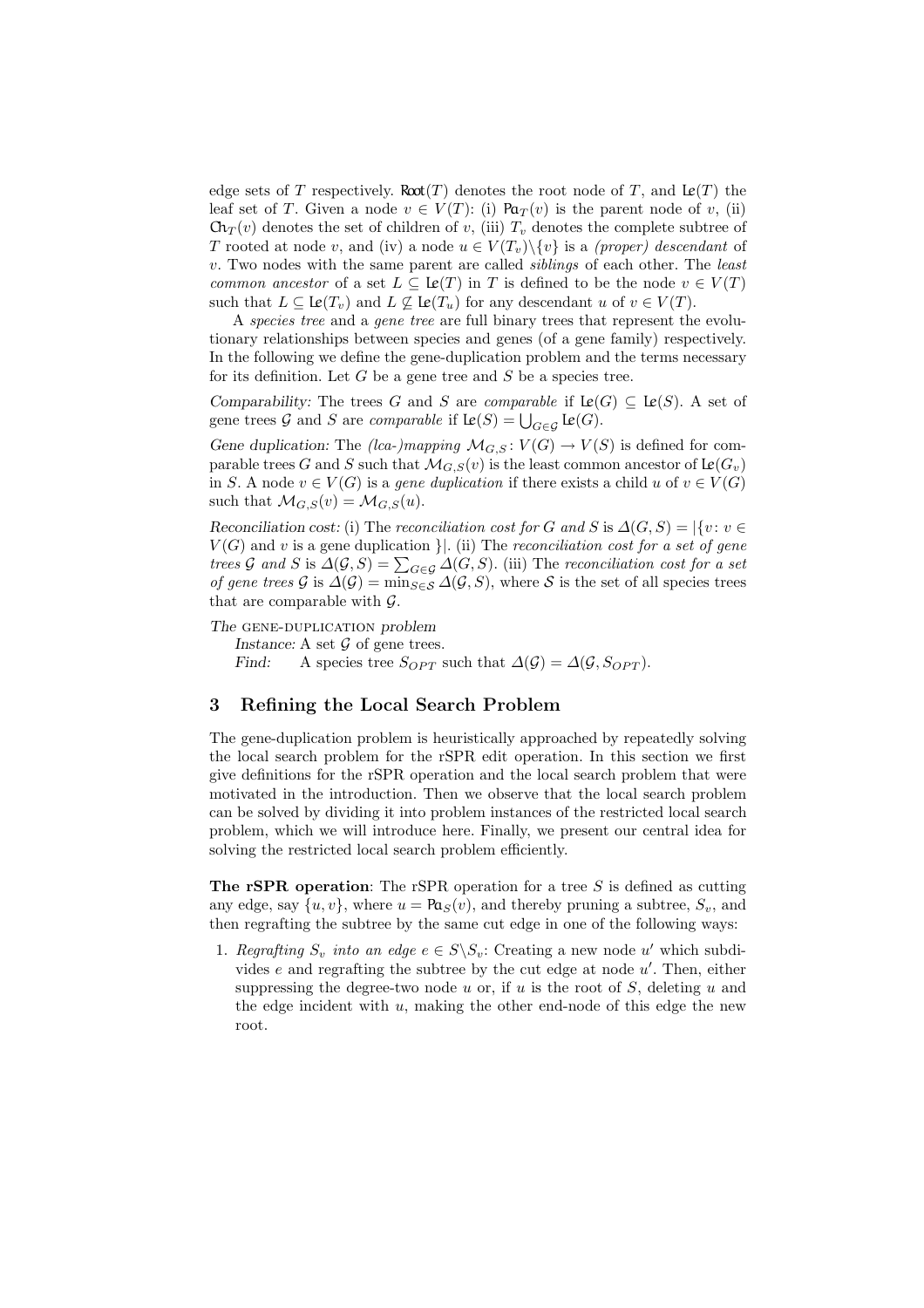2. Regrafting  $S_v$  above  $\text{Rot}(S)$ : Creating a new root node u' and a new edge between  $u'$  and the original root. Then regrafting the subtree by the cut edge at node  $u'$  and suppressing the degree-two node  $u$ .

Note that the rSPR operation involves deleting a node in the original tree and creating a new one where the subtree is regrafted. Throughout this text we assume that the new node created is given the same label as the node removed. This forms a new tree whose leaf set is the same as the original tree.

Consider an rSPR operation on the tree S that prunes the subtree  $S_v$ . We define  $\text{tSPR}(S, v, u)$  to be the tree obtained by regrafing  $S_v$  in one of the following two ways: (i) if  $u \neq \text{Root}(S)$ , then  $V_s$  is regrafted into the edge  $(u, \text{Pa}_S(u))$ , and (ii) if  $u \neq \text{Root}(S)$ , then  $S_v$  is regrafted above  $\text{Root}(S)$ . The set of trees into which S can be transformed by regrafting only  $S_v$  is  $\mathsf{isPR}(S, v) = \bigcup_{w \in V(S) \setminus V(S_v)} \mathsf{sPR}(S, v, w)$ . The set of trees into which S can be transformed by one  $rSPR$  operation is  $rSPR(S) = \bigcup_{v \in V(S) \setminus \{\text{Root}(S)\}} rSPR(S, v).$ 

The specific local search problem defined for rSPR operations is called the neighborhood search problem.

The NEIGHBORHOOD-SEARCH (NS) problem Instance: A gene tree set  $\mathcal{G}$ , and a comparable species tree  $S$ . Find: The reconciliation cost for every tree in  $\mathsf{tSPR}(S)$ .

Restricting the NS Problem: We will show that the NS problem can be solved without computing the reconciliation cost for every tree in the neighborhood of S separately. Therefore we divide the NS problem into subproblems, called restricted neighborhood search problems, that can be solved efficiently by reusing previously computed information.

#### The RESTRICTED-NEIGHBORHOOD-SEARCH (RNS) problem

- Instance: A triple  $(\mathcal{G}, S, P)$ , where  $\mathcal G$  is a set of gene trees, S a comparable species tree, and  $P$  is a subtree of  $S$ .
- Find: The reconciliation cost for every tree in  $\mathsf{rSPR}(S,\mathsf{Root}(P)).$

**Observation 1** The NS problem on  $S$  can be solved by solving the RNS problem for each subtree of S.

Our Idea to solve the RNS Problem: To solve the RNS problem instance  $(\mathcal{G}, S, P)$  we first determine the reconciliation cost  $\Delta(\mathcal{G}, \Re)$  for a particular tree  $\Re \in \text{tSPR}(S, \text{Root}(P)).$   $\Re$  is the tree obtained after pruning and regrafting P to the root of S (see Fig. 2(a)). After this initial step the reconciliation cost  $\Delta(\mathcal{G}, S')$ for each tree within  $S' \in \mathsf{tSPR}(S, \mathsf{Root}(P))$  can be determined in amortized  $O(|\mathcal{G}|)$ time by following a particular order. Beginning with  $\Re$  the subtree P is stepwise "moved down" in the tree S using rSPR operations (see Fig. 2(a)). We define the *move-down* operation for the pruned subtree  $P$  of the tree  $S$  as the rSPR operation which produces a tree rSPR(S,  $\text{Rot}(P), w$ ), where  $w \in \text{Ch}_S(v)$  for the sibling v of  $\text{Root}(P)$ .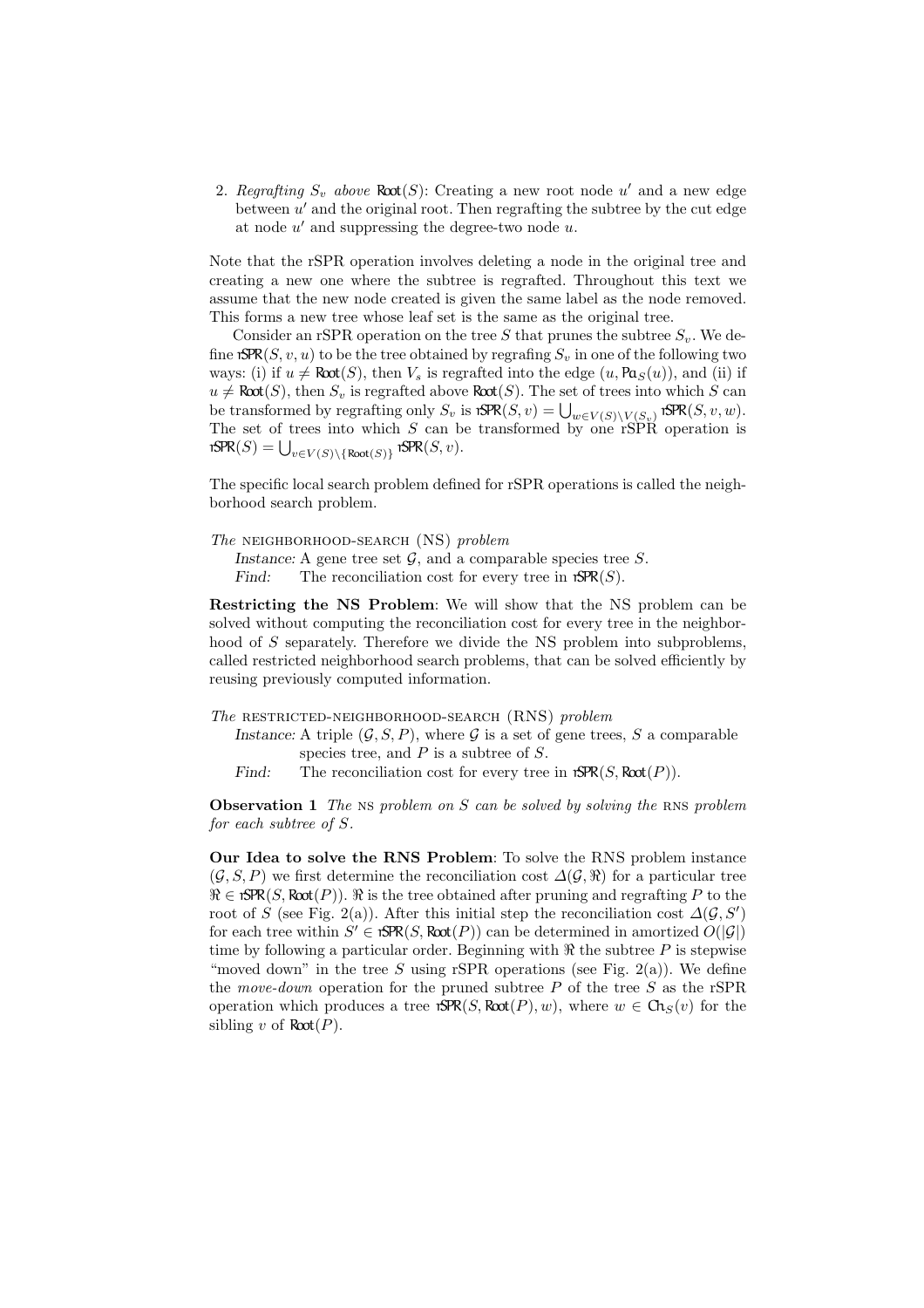

Fig. 2. (a): The tree  $\Re$  is obtained from S after pruning and regrafting P to the root. Each tree in  $\text{tSPR}(S, \text{Root}(P))$  can be obtained by starting from  $\Re$  and successively performing move-down operations. (b): The subtree on the right,  $S'$ , is obtained from S by moving  $x$  and  $P$  to the right subtree of  $y$ .

The set  $movedown<sub>S</sub>(P)$  consists of all species trees that can be obtained by performing successive move-down operations starting from  $\Re$  with a fixed pruned subtree P.

Observation 2  $rSPR(S, Root(P)) = movedown_S(P) \cup \{\Re\}.$ 

In Sect. 4 we show how the reconciliation cost is affected by move-down operations. These properties allow the design of an efficient algorithm for the RNS problem as shown in Sect. 5.

Naming Convention for this work: We establish the following notation throughout this work. The pruned subtree under study is denoted by  $P$ , its root node by p, and the parent of p by x. In the tree  $\Re$ , the sibling of p is q, and the subtree rooted at q is  $Q$  (see Fig. 2(a)). Note,  $Root(\Re)$  is always x.

The sibling of p is always denoted by y. Note, q and y refer to the same node in the tree  $\Re$ . A general situation is dipicted in Fig. 2(b). In general, q is used to refer to a node in a gene tree, and s to refer to a node in the species tree.

### 4 Structural Properties

Let  $G$  be a gene tree and  $S$  a species tree. In this section we study first the effect of move-down operations on the mapping  $\mathcal{M}_{G,S}$  and the gene duplication status of genes in G. Finally, we describe the effect on the mapping after a sequence of move-down operations for a fixed pruned subtree.

A Single Move-down Operation: Consider a move-down operation that changes tree S into tree  $S' = \text{tSPR}(S, p, z)$ , where  $z \in Ch_S(y)$ . Fig. 2(b) shows an example for a move-down operation. Further, let  $\mathcal{M}_{G,S}^{-1}(v)$  denote the set of nodes in G that map to node  $v \in V(S)$  under the mapping  $\mathcal{M}_{G,S}$ . In the following we study the effects of the move-down operation on the mapping  $\mathcal{M}_{G,S}$ and the gene duplication status.

Relating  $\mathcal{M}_{G,S}$  and  $\mathcal{M}_{G,S'}$ :

**Lemma 1.**  $\mathcal{M}_{G,S}^{-1}(v) = \mathcal{M}_{G,S'}^{-1}(v)$ , for all  $v \in V(S) \setminus \{x, y\}$ .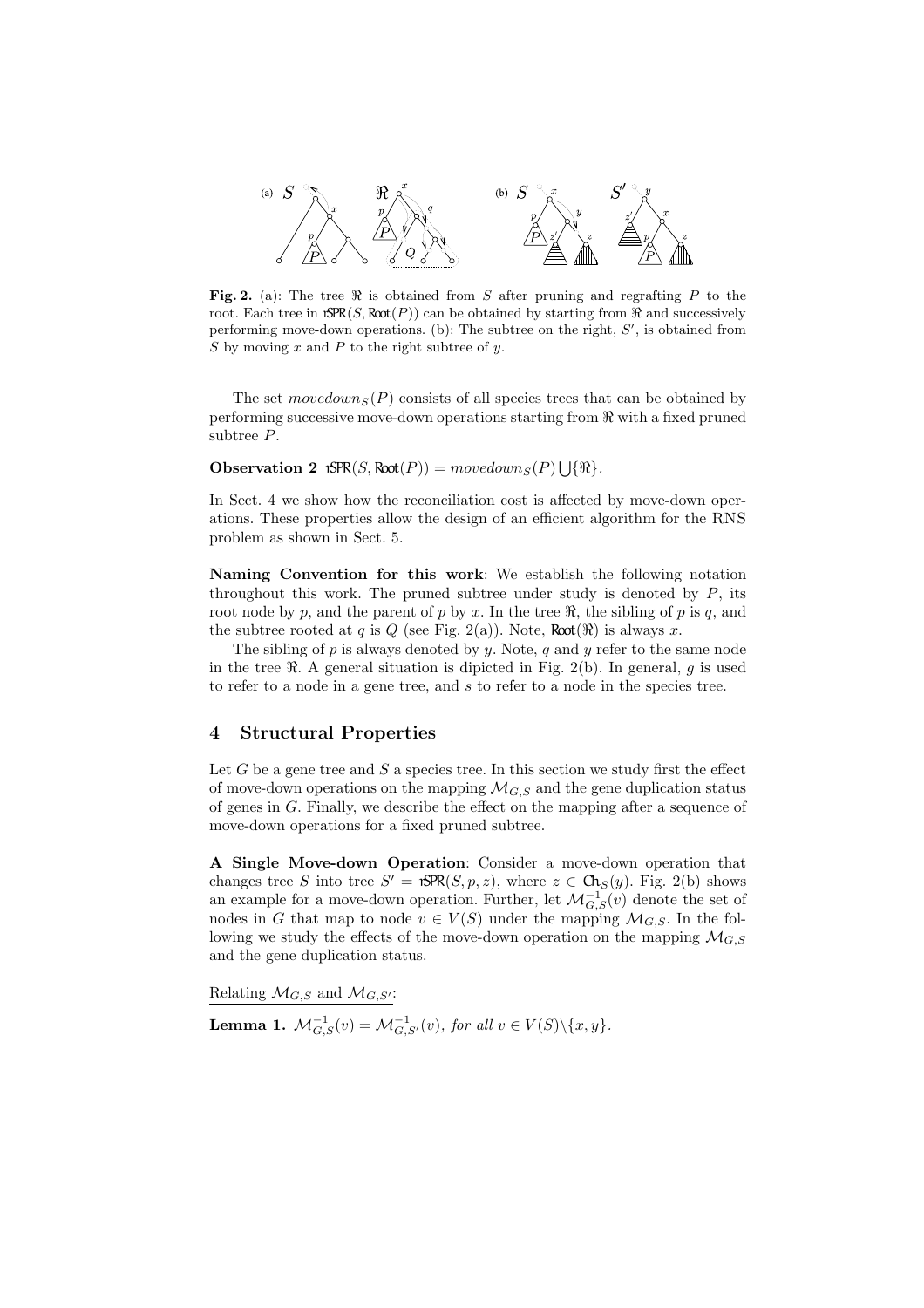Lemma 2.  $\mathcal{M}_{G,S'}^{-1}(x) \subseteq \mathcal{M}_{G,S}^{-1}(x)$  and  $\mathcal{M}_{G,S}^{-1}(y) \subseteq \mathcal{M}_{G,S'}^{-1}(y)$ .

Effects on the gene duplication status: Based on the observations from Lemmas 1 and 2, the following three lemmas characterize the possible change in the gene duplication status of nodes in G.

**Lemma 3.** The gene duplication status for any node in  $G$  that does not map to x under mapping  $\mathcal{M}_{G,S}$  remains unchanged.

**Lemma 4.** If a node  $g \in \mathcal{M}_{G,S}^{-1}(x)$  is not a gene duplication under mapping  $\mathcal{M}_{G,S}$ , then it becomes a gene duplication under mapping  $\mathcal{M}_{G,S'}$  if and only if one of the children of g maps to node y in S.

**Lemma 5.** Let  $g \in \mathcal{M}_{G,S}^{-1}(x)$  be a gene duplication under mapping  $\mathcal{M}_{G,S}$  and  $z'$  be the sibling of z in S. Under the mapping  $\mathcal{M}_{G,S'}$  the node g will lose its gene duplication status if and only if both of the following hold:

- 1. Under  $\mathcal{M}_{G,S}$  one of the two children  $b \in \mathcal{C}_{G}(g)$  maps to x and the other child maps to a node in the subtree  $S_{z'}$ .
- 2. Under  $\mathcal{M}_{G, S'}$  node b maps to x.

A Sequence of Move-down operations: We describe changes in the mapping  $\mathcal{M}_{G,\Re}$  when move-down operations for a subtree P rooted at a child of Root( $\Re$ ) are successively performed to obtain a tree  $S' \in movedown_S(P)$ .

The following proposition follows from Lemmas 1 and 2.

**Proposition 1.**  $\mathcal{M}_{G,\Re}(g)$  may only differ from  $\mathcal{M}_{G,S'}(g)$ , if  $g \in \mathcal{M}_{G,\Re}^{-1}(x)$ .

Based on Proposition 1 we are left to characterize the differences between  $\mathcal{M}_{G,\Re}(g)$ and  $\mathcal{M}_{G,S'}(g)$  for all  $g \in \mathcal{M}_{G,\Re}^{-1}(x)$ . For this, we determine the nodes in G that can change in their mapping or that can be responsible for such a change.

The mapping of a node  $g \in \mathcal{M}_{G,\Re}^{-1}(x)$  can change caused by a change in the mapping of its children. Such children would then be elements in  $\mathcal{M}_{G,\Re}^{-1}(x)$  by Proposition 1. However, a change in the mapping can also be caused by other children, called supporting nodes, whose mapping does not change.

**Definition 1 (Supporting nodes).** A node  $g \in V(G)$  is a supporting node, if (i)  $\mathcal{M}_{G,\Re}(g) \in V(Q)$  and (ii)  $\text{Pa}_G(g) \in M_{G,\Re}^{-1}(x)$ .

**Definition 2 (Partial Gene Tree**  $\Gamma$ ). The partial gene tree  $\Gamma$  is the subgraph of G induced by the set  $\{g \in V(G) : g \in \mathcal{M}_{G,\Re}^{-1}(x) \text{ or } g \text{ is a supporting node}\}.$ 

Note,  $\Gamma$  is a binary tree (not necessarily full binary), and all its leaf nodes are supporting nodes.

The nodes in  $\Gamma$  induce a subtree in  $G$  and identify exactly the nodes whose mapping can change or that are responsible for such a change. The supporting nodes in  $\Gamma$  map to nodes in  $Q$  under mapping  $\mathcal{M}_{G,\Re}$ . Let this define an initial mapping from the leaves of  $\Gamma$  to the nodes in  $\overline{Q}$ . This initial mapping can be extended to the (lca-)mapping  $\mathcal{M}_{F,Q}$ . All the internal nodes in  $\Gamma$  map to the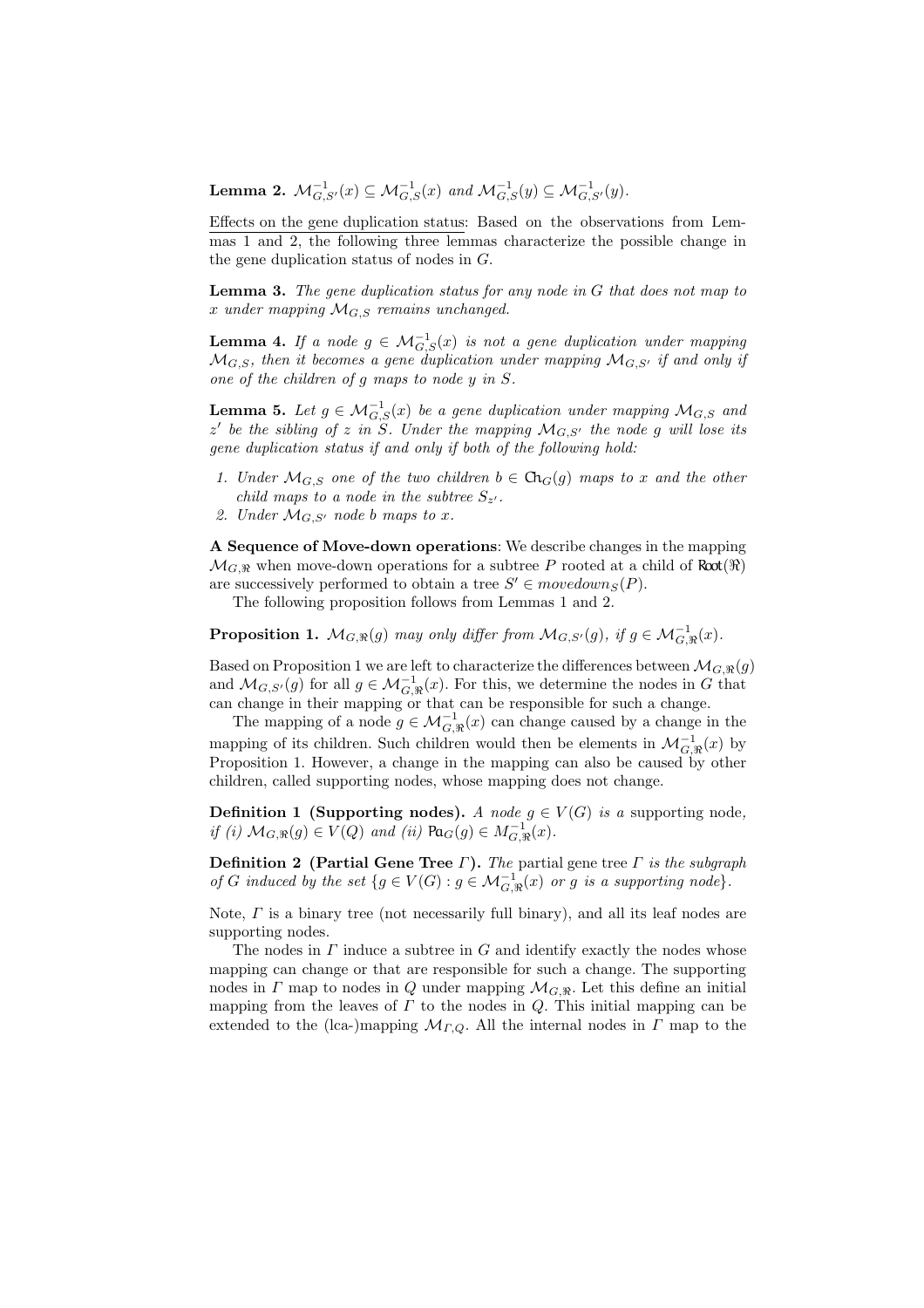root node of  $\Re$ , because they have at least one descendant in G that maps to a node in P under mapping  $\mathcal{M}_{G,\Re}$ . The mapping  $\mathcal{M}_{\Gamma,Q}$  shows where those nodes would map under mapping  $\mathcal{M}_{G,\Re}$  if all nodes in  $\mathcal{M}_{G,\Re}^{-1}(s)$ , for all  $s \in V(P)$ , are removed from G.

Based on the mapping  $\mathcal{M}_{I,Q}$ , we have the following lemma.

**Lemma 6.** Let  $s = M_{\Gamma,Q}(\gamma)$  where  $\gamma$  is an internal node of  $\Gamma$ , and let  $S' \in$ movedown<sub> $\Re$ </sub>(P). The location of node  $\mathcal{M}_{G,S'}(\gamma)$  depends on the edge e in  $E(Q)$ into which P is regrafted, as follows:

- 1.  $\mathcal{M}_{G,S'}(\gamma) = x$ , if e is on the path from q to node s in  $V(Q)$ .
- 2.  $\mathcal{M}_{G,S'}(\gamma) = s$ , if e is an edge in  $E(Q_s)$ .
- 3.  $\mathcal{M}_{G,S'}(\gamma)$  is a node on the path from q to s, but not q or s, otherwise.

## 5 Solving the RNS Problem

Based on the results obtained in the previous section we will first design an efficient algorithm, called ReconciliationCostTree (RCT), which solves the RNS problem for one input gene tree. Algorithm FastRNS then makes use of RCT to solve the RNS problem. We then show the correctness and analyze the run time of FastRNS.

Algorithm  $\mathbf{RCT}(G, S, P)$ : The input for RCT is a gene tree G, a comparable species tree  $S$ , and subtree  $P$  to be pruned. The first step in the algorithm is to obtain the tree  $\Re$  (see Fig. 2(a)). Recall that  $x = \text{Root}(\Re)$ ,  $p = \text{Root}(P)$ , q denotes the sibling of p, and  $Q = \Re_q$ .

The output  $\tilde{Q}$  is a  $W : V(\tilde{Q}) \to \mathbb{N}_0$  node weighted version of tree  $Q$ , where  $W(s) = \Delta(G, S')$  for  $S' = rSPR(S, p, s)$ .

Initialization: Create  $\Re$  and initialize two counters  $g(s)$  and  $l(s)$  with 0, for each node  $s \in V(Q)$ . Then, compute the mapping  $\mathcal{M}_{G,\mathbb{R}}$ , the tree  $\Gamma$ , and the mapping  $\mathcal{M}_{\Gamma,\Omega}$ .

Computing the values for g and l: For each leaf  $\gamma \in \text{Le}(\Gamma)$  that has no sibling we do the following: If  $\mathcal{M}_{\Gamma,Q}(\gamma) = \mathcal{M}_{\Gamma,Q}(\text{Pa}_{\Gamma}(\gamma))$ , then we increment  $g(\mathcal{M}_{\Gamma,Q}(\gamma))$ by 1. Similarly, for each leaf  $\gamma \in \text{Le}(\Gamma)$  that has a sibling, we do the following: Let  $\alpha = \text{Pa}_{\Gamma}(\gamma)$ ,  $\sigma$  be the sibling of  $\gamma$ ,  $a = \mathcal{M}_{\Gamma,Q}(\alpha)$ , and  $\text{Ch}_{Q}(a) = \{b, c\}$ . If  $\sigma$ maps into  $Q_b$  and  $\gamma$  into  $Q_c$  under mapping  $\mathcal{M}_{\Gamma,Q}$ , then increment the counter  $l(b)$  by 1. Further, if  $\sigma$  maps into  $Q_c$  and  $\gamma$  into  $Q_b$ , then increment the counter  $l(c)$  by 1.

The value  $g(s)$ , represents the number of additional nodes from G that will become gene duplications when P is regrafted onto the edge  $\{s, t\}, t \in \mathcal{C}$ h $_Q(s)$ , from the edge  $\{Pa_{\mathcal{O}}(s), s\}$ . The value  $l(s)$  represents the number of nodes from  $G$  that will lose their gene duplication status when  $P$  is regrafted onto the edge  $\{Pa_Q(s), s\}$  from the edge  $\{Pa_Q(Pa_Q(s)), Pa_Q(s)\}.$ 

Computing  $Q$ : The tree  $Q$  is initialized to be  $Q$  and its node weights are set to 0. Set  $d = \Delta(G, \Re)$ . For each node s in a preorder traversal on the tree  $\tilde{Q}$ ,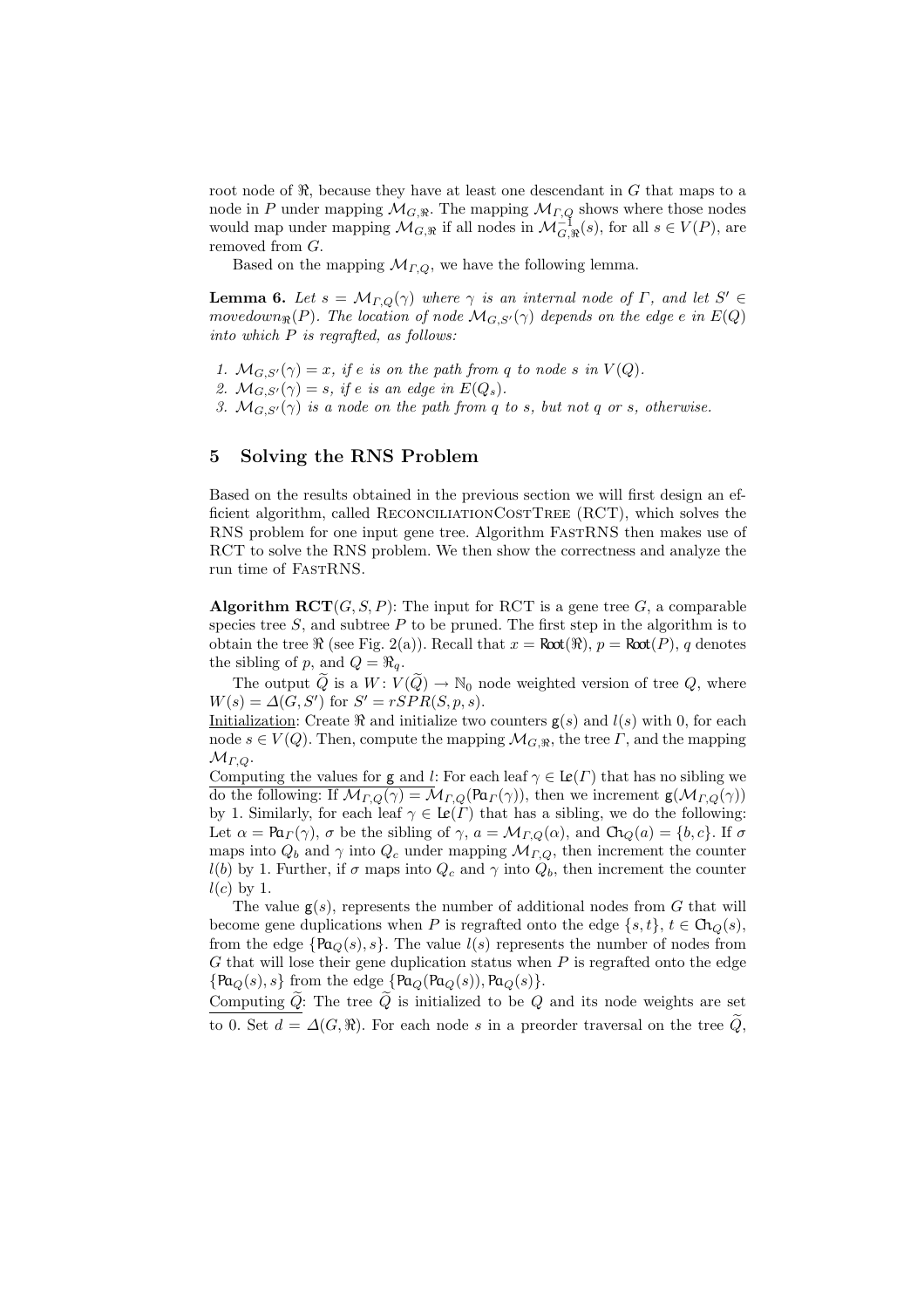we calculate the weight of that node as follows: If  $s = \text{Root}(Q)$  then  $W(s) = d$ . Otherwise, set  $d = d + g(Pa_Q(s)) - l(s)$  and  $W(s) = d$ . Note, that the weight at the root node of  $\widetilde{Q}$  represents the value  $\Delta(G, \Re)$ .

Algorithm Fast $\text{RNS}(\mathcal{G}, S, P)$ : Typically, the RNS problem needs to be solved for several input gene trees. In this case we execute RCT for each gene tree separately. We call this algorithm FASTRNS. Note that the tree  $Q$  obtained for each gene tree is identical except for the weights on the nodes. The output of FASTRNS is a tree  $\Phi$  with topology identical to tree Q and the weight of each node equal to the sum of the weights at the corresponding node in each  $Q$  tree.

By Observation 1 the NS problem can be solved through solutions to the RNS problem. Each edge in the given species tree  $S$ , defines a subtree that can be pruned. To solve the NS problem we keep calling the algorithm described above for each of these subtrees that can be pruned in S. This produces a node weighted tree  $\Phi$  for each pruned subtree, which solves the NS problem.

Correctness: Now we show the correctness of our algorithm for the NS problem. To do this it is sufficient to show that the RNS problem is correctly solved by FastRNS.

**Lemma 7.** RCT(G, S, P) computes  $W(s) = \Delta(G, S')$  for all  $S' \in \text{rSPR}(S, p)$ .

*Proof (Sketch)*. A node in  $\Gamma$  is called *feasible* if it is the parent of a supporting node. The following statements hold.

- Values  $g(s)$  and  $l(s)$  are only computed for  $s = \mathcal{M}_{\Gamma,Q}(\gamma)$ , if  $\gamma \in V(\Gamma)$  is feasible. This is because all other internal nodes in  $\Gamma$  will maintain their gene duplication status as  $P$  is regrafted into edges in  $Q$  (see Lemma 1).
- Consider a feasible node  $\gamma \in V(\Gamma)$  whose gene duplication status changes when subtree P is regrafted into an edge  $\{s, Pa_Q(s)\}\$ in Q. If P is then regrafted into any edge in the subtree  $Q_s$ , the gene duplication status of  $\gamma$ is preserved.
- If a feasible node  $\gamma \in V(\Gamma)$  has only one child and  $\mathcal{M}_{\Gamma,Q}(\gamma) = s$ , then it will gain gene duplication status if and only if  $P$  is regrafted into the subtree  $Q_s$ .
- If a feasible node  $\gamma \in V(\Gamma)$  has two children,  $\alpha$  and  $\beta$ , then one of them, say  $\alpha$ , must be a non-supporting node. Suppose  $\alpha$  maps to the subtree rooted at a child t of  $\mathcal{M}_{\Gamma,Q}(s)$  in Q, and  $\beta$  maps to the subtree rooted at the sibling of t in Q. Then, if P is regrafted into  $Q_t$ , node  $\gamma$  loses its gene duplication status.

From the above statements and Lemmas 4, 5 and 6 it follows that the values for g and l, and hence the node weights of  $\tilde{Q}$ , are computed correctly for each node.

Lemma 8 follows from Lemma 7 and the definition of reconciliation cost.

**Lemma 8.** The weight of a node s in tree  $\Phi$  is  $\Delta(\mathcal{G}, S')$  where  $S' = rSPR(S, p, s)$ .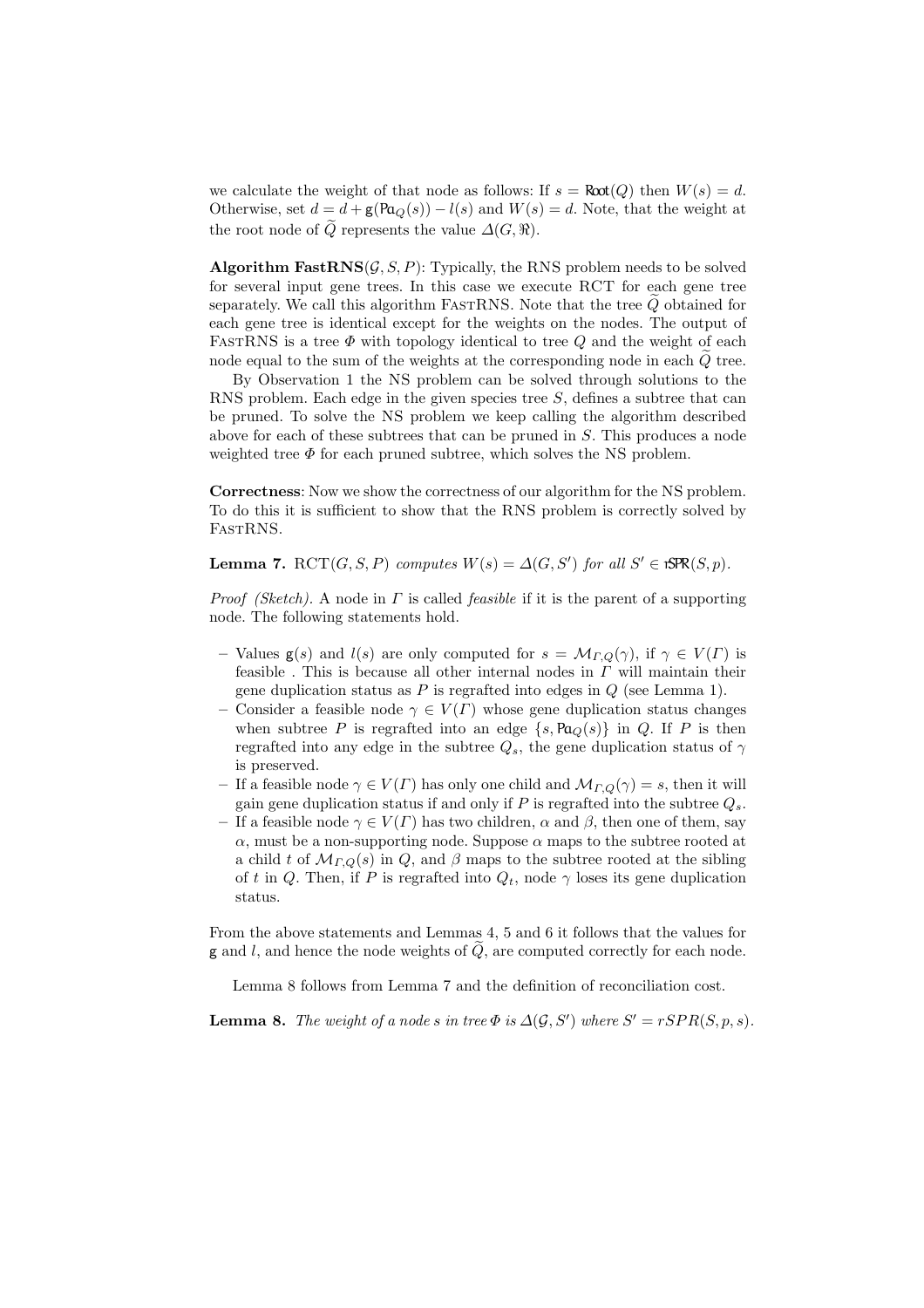**Observation 3** Each tree in  $rSPR(S, p)$  can be obtained by starting at  $\Re$  and regrafting  $P$  into an edge in the subtree  $Q$ .

The node weights on the tree  $\Phi$  thus provide all the information needed to solve the RNS problem.

Theorem 1. The RNS problem is correctly solved by FASTRNS.

Time Complexity: The major component of our algorithm to solve the NS problem is FastRNS that solves the RNS problem. Therefore we first analyze the complexity of FastRNS. Note, to simplify our analysis we assume that all  $G \in \mathcal{G}$  have approximately the same size. Even if this does not hold true, our algorithm shows the same improvement in complexity over the current solution.

The input for FASTRNS is a set  $G$  of gene trees, a species tree  $S$ , and the pruned subtree P of S. Let  $n = | \mathbf{L}(\mathbf{S}) |$ , and  $k = | \mathcal{G} |$ . FASTRNS calls RCT k times and then constructs the tree  $\Phi$ .

Complexity of RCT(G, S, P): Let  $m = | \mathbf{L}(\mathcal{S}) | + | \mathbf{L}(\mathcal{G}) |$ . The overall time complexity of  $\operatorname{RCT}(G, S, P)$  is bounded by  $O(m)$ . A step-by-step analysis of the complexity follows:

- 1. Initialization in  $O(|V(S)| + |V(G)|)$ : The initial tree  $\Re$  and the counters g and l for each node in  $Q$  can be setup in  $O(|V(Q)|)$  time. Computing the mapping  $\mathcal{M}_{G,\Re}$  takes  $O(|V(S)| + |V(G)|)$  time, and the tree  $\Gamma$  can then be constructed in  $O(|V(T)|)$  time. The mapping  $\mathcal{M}_{T,Q}$  can be computed in  $O(|V(T)|+|V(S)|)$  time. Hence, the time for the initialization costs is bound by  $O(|V(S)| + |V(G)|)$ , which is  $O(m)$ .
- 2. Computing g and l in  $O(|V(G)|) + O(|V(Q)|)$ : The values for g and l can be computed by traversing through the tree  $\Gamma$  once. To update the values for l we have to check whether  $\mathcal{M}_{\Gamma,Q}(\gamma) \in V(Q_a)$  and  $\mathcal{M}_{\Gamma,Q}(\sigma) \in V(Q_b)$ or  $\mathcal{M}_{\Gamma,Q}(\sigma) \in V(Q_a)$  and  $\mathcal{M}_{\Gamma,Q}(\gamma) \in V(Q_b)$ . This check can be done in  $O(1)$  time as follows: Initially, we perform an inorder traversal of the tree Q and label the nodes with increasing integer values in the order in which they are traversed. This preprocessing step takes  $O(|V(Q)|)$  time. Based on the resulting order we can check whether a given node is in  $V(Q_a)$  or  $V(Q_b)$ in  $O(1)$ .  $O(|V(T)|)$  updates for g and l are necessary, and each update can be performed in  $O(1)$  time. Hence, computing g and l can be done in time  $O(|V(G)|) + O(|V(Q)|)$ , which is  $O(m)$ .
- 3. Computing  $\widetilde{Q}$  in  $O(|V(G)|) + O(|V(Q)|)$  Computing W for each node in  $\widetilde{Q}$ from the g and l values involves first computing the value  $\Delta(G, \mathcal{R})$ , then traversing the tree  $\tilde{Q}$  in preorder and spending  $O(1)$  time at each node. The time complexity of this step is  $O(|V(G)|) + O(|V(Q)|)$ , which is  $O(m)$ .

Complexity of FASTRNS( $\mathcal{G}, S, P$ ): Computing the final tree  $\tilde{Q}$  involves traversing each of the  $\tilde{Q}$  trees produced in preorder. This step takes  $O(n)$  time per tree and hence  $O(kn)$  time overall. Thus, the time complexity of FASTRNS is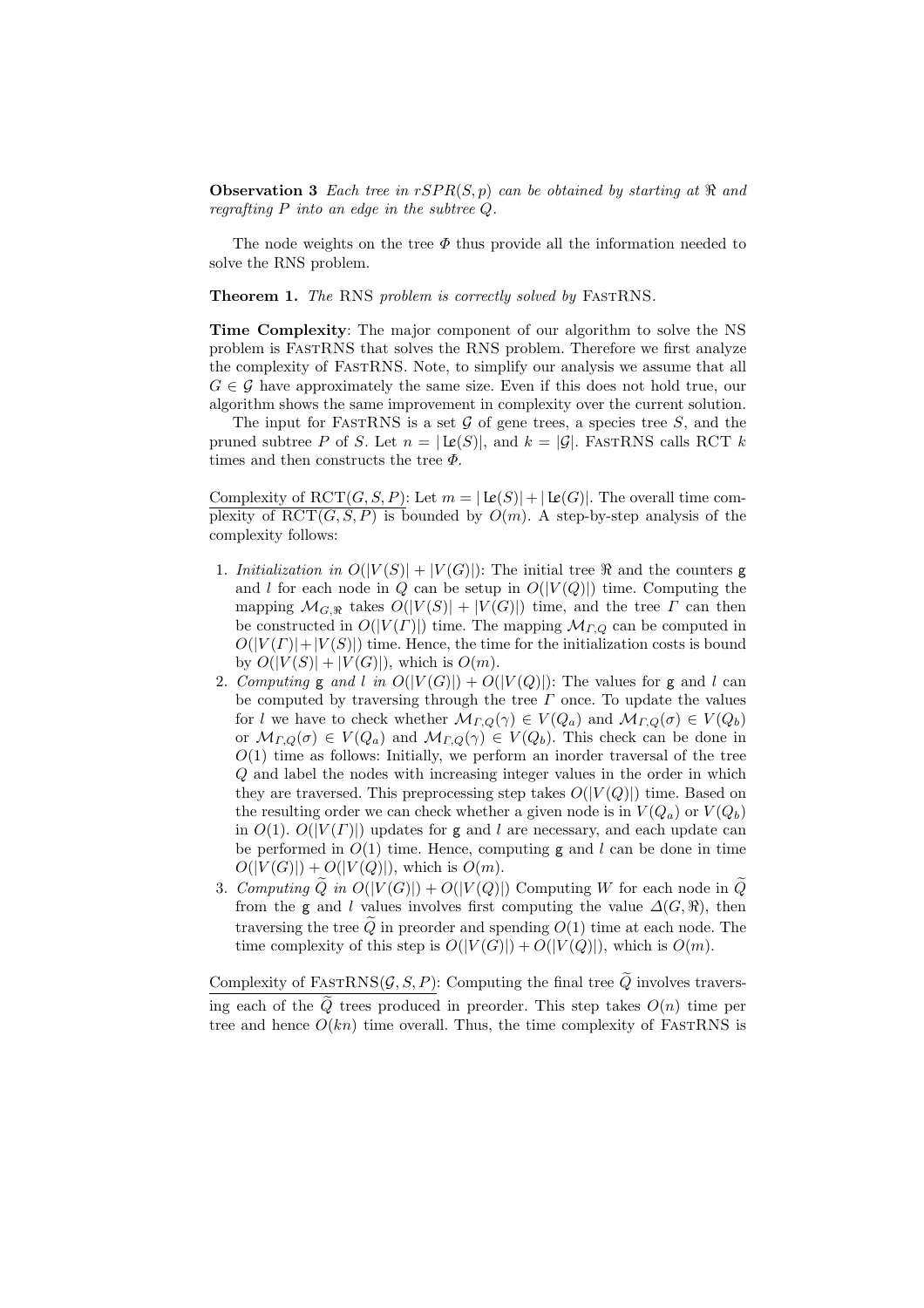bounded by  $O(km + kn)$ , which is  $O(km)$ .

Complexity of the NS problem: The time complexity of our algorithm for the NS problem is thus  $O(n) \times O(km) \equiv O(kmn)$  (based on Observation 1). The brute force algorithm to solve the NS problem requires  $O(kmn^2)$  time. Our algorithm for the NS problem improves on this by a factor of  $n$ . Also observe that this speed up does not come at the expense of higher space complexity.

## 6 Experimental Results

In order to study the performance of our algorithm we implemented it as part of a standard local search heuristic for the gene-duplication problem. This program is called FASTGENEDUP. We first analyzed the performance and scalability of FastGeneDup using simulated input data and then focused on an analysis of large empirical data sets.

Table 1. GeneTree vs. FASTGENEDUP

| Taxa size |          |     |      | GeneTree FASTGENEDUP Taxa size GeneTree FASTGENEDUP |
|-----------|----------|-----|------|-----------------------------------------------------|
| 50        | 9m:23s   | ΙS  | 400  | 9m:19s                                              |
| 100       | 3h:25m   | 6s  | 1000 | 3h:20m                                              |
| 200       | 108h:33m | 58s | 2000 | 38h:25m                                             |

Performance and Scalability: We first compared the run time performance of FastGeneDup against the program GeneTree [3]. GeneTree currently is the only publicly available program that can build species supertrees based on the same local search heuristic. We measured the run time of each program to compute its final species supertree for the same set of input gene trees and the same randomly generated starting species tree. The input gene trees for each run consisted of a set of 20 randomly generated gene trees, all with the same set of taxa. We conducted 6 such runs, each with a different number of taxa (50, 100, 200, 400, 1000, and 2000) in the input trees. All analyses were performed on a 3 Ghz Intel Pentium 4 CPU based PC with Windows XP operating system. FASTGENEDUP shows a vast improvement in run time and scalability compared to GeneTree(Table 1). We could not run GeneTree on input trees with more than 200 taxa. Also, the memory consumption of FastGeneDup was less than the memory consumption of GeneTree. Note that even though both Fast-GeneDup and GeneTree implement the same local search heuristic, they may produce different supertrees, which may also have different reconciliation costs. This happens because during a local search step, more than one neighboring node may have the smallest reconciliation cost. In this case the node to follow is chosen arbitrarily, and this may cause the programs to follow different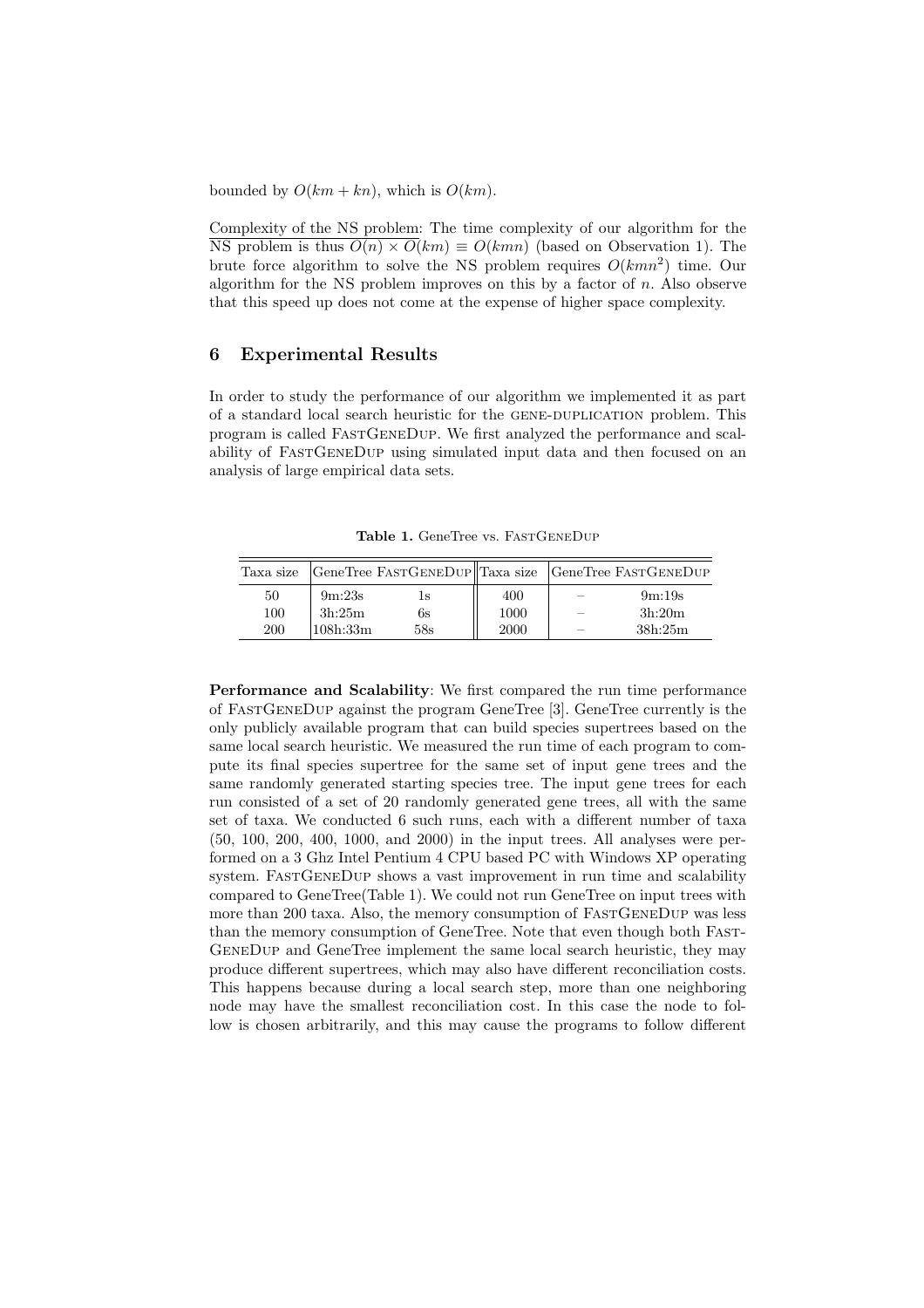paths in the search space. In practice we noticed little or no difference in the final reconciliation costs, though FastGeneDup inferred supertrees with smaller reconciliation cost more often than GeneTree.

Empirical Example: The abundance of protein sequence data from many taxa makes it possible to perform large-scale analyses of the gene-duplication problem that require fast heuristics. We demonstrated the feasibility of such phylogenomic analyses using FastGeneDup on plant gene trees. The gene trees were derived from the set of all plant (Viridiplantae) sequences in GenBank (http://www.ncbi.nlm.nih.gov) downloaded on April 13, 2006. In total, this included 390, 230 amino acid sequences. The amino acid sequences were clustered into sets of homologs, representing gene families, using the NCBI BLAST-CLUST program [25], which performs single linkage clustering of the sequences based on pairwise BLAST scores. We used a 60% identity cutoff value for the single-linkage clustering and the BLASTCLUST default alignment length. We then identified a set of clusters containing at least 4 sequences from at least 3 taxa and containing only sequences from taxa that are found in 10 or more such clusters. We found 3, 978 clusters containing sequences from 624 taxa (or technically 624 GenBank taxon ids, most of which represent distinct taxa) that met this criterion. From this set of clusters, we made three data sets that were used to produce the input trees for gene duplication analysis. The first set, the small data set, consisted of the 94 clusters (or gene families) that each had sequences from at least 40 different taxa. This set contained a total of 18, 402 protein sequences. The second set, the medium data set, consisted of the 599 clusters that each had sequences from at least 10 different taxa and contained a total of 48, 156 sequences. Finally, the large data set consisted of all 3, 978 clusters and contained a total of 100, 914 sequences, over 25% of the available plant protein sequences. To our knowledge, the large data set contains by far the most sequences ever incorporated into a single phylogenetic analysis of plants.

The sequences from each of the chosen clusters were aligned using the default options in ClustalW [26]. To obtain the gene trees from our data set, we built neighbor-joining trees [27] using PAUP\* [28]. Since the gene-duplication problem requires binary, rooted gene trees, zero length branches were randomly resolved, and the trees were rooted with midpoint rooting. We tested the performance of FastGeneDup using the local search heuristic starting from a random species tree. The analyses of the small and medium data sets were performed on a Macintosh power PC laptop computer with a 1.5 GHz G4 processor and Mac OS X 10.4 operating system.

The small data set took 3 h. 15 m. 12 s. and found a species tree with a score of 13, 393 gene duplications. The medium data set took 24 h. 55 m. 41 s. and found a species tree with a score of 36, 080 gene duplications. The analysis of the large data set was performed on a 3 GHz Intel Pentium 4 based PC with Windows XP. It took 62 h. 35 m. 29 s. and found a species tree with  $75,621$ gene duplications. This purpose of this experiment was to demonstrate that large genomic data sets could be incorporated into phylogenetic analyses using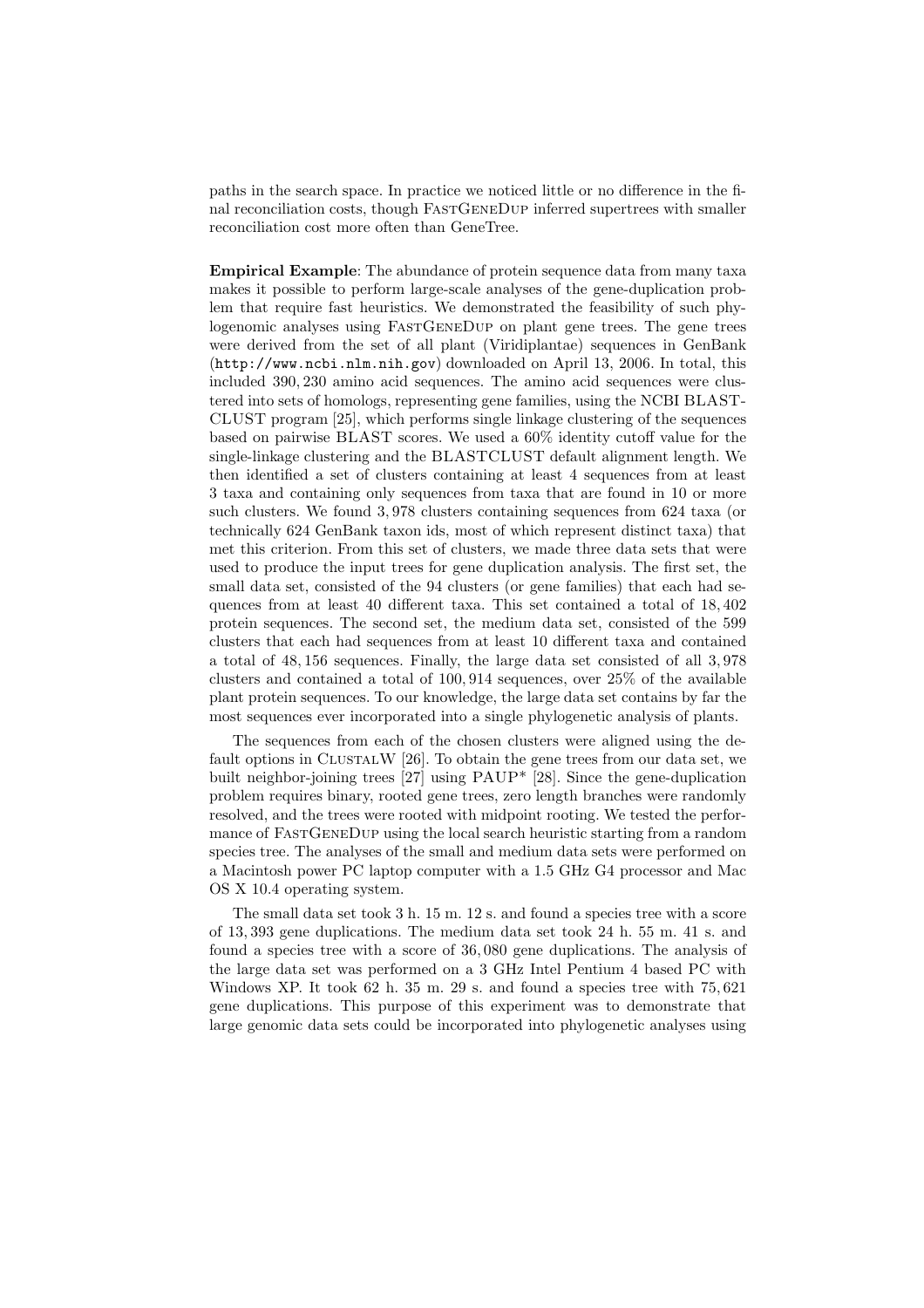FastGeneDup. Like other attempts to build large plant trees from genome-scale data sets [29], the resulting species trees contain some anomalous relationships as well as some expected relationships. The presence of anomalous relationships is not surprising since the supertree analyses consisted only of a single run of the simple heuristic starting from a random tree. Also, the input trees were built using a simple neighbor-joining, and their quality can be improved with more thorough phylogenetic methods. Finally, mid-point rooting assumes that the sequences are evolving according to a molecular clock, which is a questionable assumption for many gene families.

## 7 Outlook and Conclusion

Despite the inherent complexity of the gene-duplication problem, it has been an effective approach for incorporating data from gene families into a phylogenetic inference [4–7]. Yet, existing local search heuristics for the problem are slow and thus cannot utilize the vast quantities of newly available genomic sequence data. We introduced an algorithm that speeds up the stepwise search procedure of local search heuristics for the gene-duplication problem. Our algorithm eliminates redundant calculations in computing the reconciliation cost for all trees resulting from pruning a given subtree and regrafting it to all possible positions. We implemented our algorithm as part of standard local search heuristics, and the resulting program, FastGeneDup, greatly improves upon the performance of GeneTree, a previous implementation to solve the gene-duplication problem. Furthermore, FastGeneDup made it possible to compute a supertree with 624 leaves from 3,978 input gene trees, representing over 25% of all available plant protein sequences, in less than three days on a desktop computer. This speed up also allows searching a much larger portion of the solution space within the same time, and hence can be used to obtain better solutions.

## References

- 1. Goodman, M., Czelusniak, J., Moore, G.W., Romero-Herrera, A.E., Matsuda, G.: Fitting the gene lineage into its species lineage, a parsimony strategy illustrated by cladograms constructed from globin sequences. Systematic Zoology 28 (1979) 132–163
- 2. Ma, B., Li, M., Zhang, L.: On reconcstructing species trees from gene trees in term of duplications and losses. In: RECOMB. (1998) 182–191
- 3. Page, R.D.M.: GeneTree: comparing gene and species phylogenies using reconciled trees. Bioinformatics 14(9) (1998) 819–820
- 4. Slowinski, J.B., Knight, A., Rooney, A.P.: Inferring species trees from gene trees: A phylogenetic analysis of the elapidae (serpentes) based on the amino acid sequences of venom proteins. Molecular Phylogenetics and Evolution 8(3) (1997) 349–362
- 5. Page, R.D.M.: Extracting species trees from complex gene trees: reconciled trees and vertebrate phylogeny. Mol. Phylogenetics and Evolution 14 (2000) 89–106
- 6. Cotton, J., Page, R.D.M.: Vertebrate phylogenomics: reconciled trees and gene duplications. In: Pacific Symposium on Biocomputing. (2002) 536–547